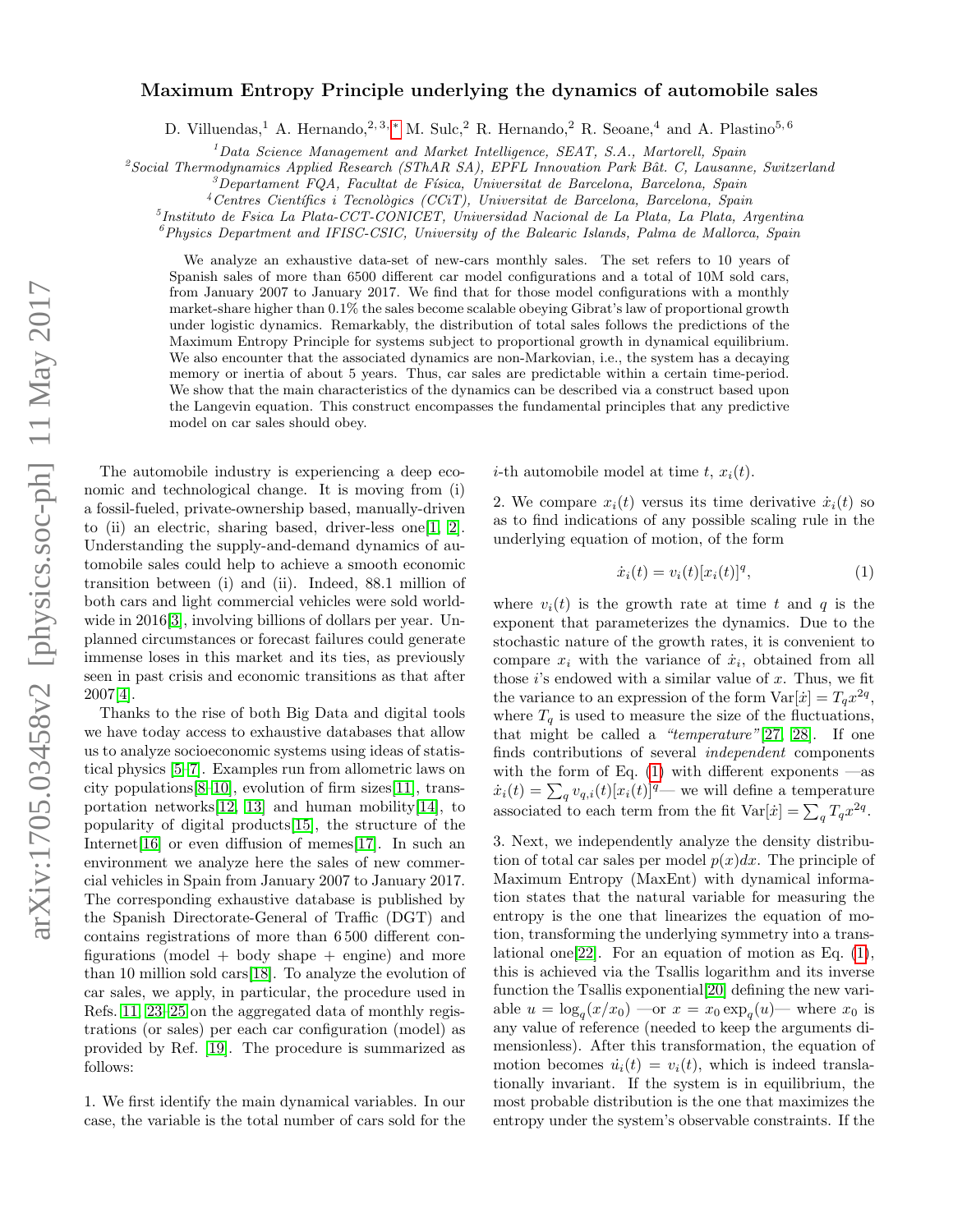

<span id="page-1-0"></span>FIG. 1: Top: Evolution of car sales for a sample of carmodels of the database. Saturation (as that described by the logistic equation) is observed. Middle: Evolution of the number of different models available per month during the ten years recorded in the database. Bottom: Monthly new car sales in Spain, with a total of 10 062 193 sales during the last ten years.

form of the empirical distribution fits the form predicted by MaxEnt, we can perform an independent quantitative measure of  $q$  directly from the equilibrium distribution.

4. If the value of q one gets from the equation of motion, and the value of  $q$  measured from the distribution-fit agree, we assume that our procedure is correct, proving that the system is in dynamical equilibrium and obeys the Maximum Entropy Principle.

<span id="page-1-2"></span>5. As an additional test for our procedure, we also perform numerical experiments by defining microscopic equations of motion equivalent to those observed in the empirical system. We then analyze the evolution of the simulated system following the same steps as we traversed for the empirical one. If we obtain equivalent results, we would reconfirm that our procedure is indeed correct.

As stated in step 1, our relevant variable is the total of car sales  $x_i$  for the *i*th automobile model. We display in Fig. [1](#page-1-0) a sample of some trajectories for the ten years covered by our dataset, where a logistic profile is clearly visible (i.e., growth with saturation). Saturation occurs when the popularity of a model drops because of the availability of a newer version, or if a competitor advances on the same market niche. We also show in Fig. [1](#page-1-0) the evolution of the number of different models sold per month during the ten years included in the dataset.



<span id="page-1-1"></span>FIG. 2: Top: Empirical variance of the sales' growth versus total car sales (gray points). We compare the moving average (red line) with the analytical fit to Eq. [\(1\)](#page-0-0) (black line). We find three regimes with different exponents. Bottom: same as top, but with growth corrected by the logistic equation (see text), that fits to the form of Eq. [\(3\)](#page-2-0).

When we compare x vs.  $Var[\dot{x}]$  so as to fit Eq. [\(1\)](#page-0-0), we find what looks like a three-component equation of motion, with an exponent i) for low sales of  $q = 0.75 \pm 0.01$ , ii) for mid-sales of  $q = 0.63 \pm 0.01$ , and iii) for high sales of  $q = 0.33 \pm 0.01$ . R2 adopts a value of 0.9997 (see Fig. [2\)](#page-1-1). A naive interpretation might be that Eq. [\(1\)](#page-0-0) is indeed the underlying equation of motion. The problem would be to explain the origin of the values for three exponents mentioned above. Even worse, an independent assessment of  $q$  derived from the equilibrium distribution will not match these 3 values, as we will show later. However, paying attention to the high sales in Fig. [2](#page-1-1) (arrow), we appreciate the existence of points with low variance. Indeed, here growth rates drop to such an extent that one approaches saturation and this would generate an underestimation of the exponents. To get deeper insights into the actual underlying dynamics, we need to correct for each car model the effects of saturation. To this aim, we need to reconsider the form of the logistic equation[\[15\]](#page-4-13)

$$
\dot{x}_i(t) = v_i(t)x_i(t) [1 - x_i(t)/X_i], \qquad (2)
$$

where  $X_i$  is the final number of total car sales. If we reconsider the trajectories by first defining  $\dot{x_i}'(t) =$  $\dot{x_i}(t)/[1-x_i(t)/X_i]$ , we should recover an expression of the form of Eq. [\(1\)](#page-0-0) as  $\dot{x}_i' = v_i x_i$  that corrects growth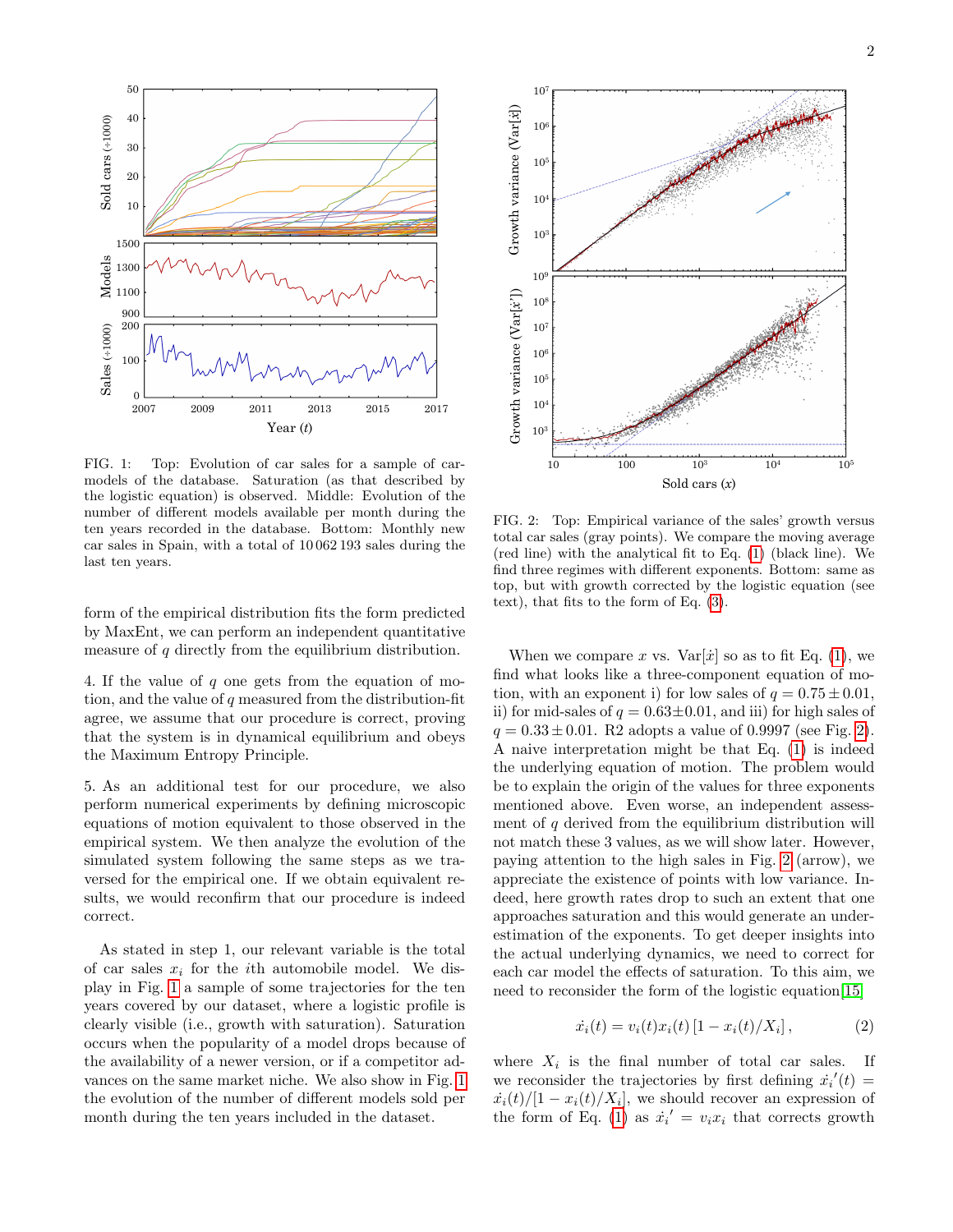

<span id="page-2-1"></span>FIG. 3: Scalability (defined as the contribution of the proportional term to the total growth in Eq. [\(3\)](#page-2-0)) as a function of the monthly market share: with 0.005% of the market share, the proportional term starts to be dominant, reaching around 90% of the total contribution with 0.03% of monthly sales and a 95% with 0.1% of the market (dashed blue lines and shaded areas). The average maximum market share for a single model is around 2% (dashed gray line).

rates for the effects of saturation. Comparing in this way x vs.  $Var[\dot{x}']$ , we obtain the curve displayed in Fig. [2,](#page-1-1) which nicely describes a three-terms function: one has  $\text{Var}[\dot{x}'] = T_1 x^{2q} + T_{1/2} x + T_0$ , with  $q = 1.016 \pm 0.002$ , and an R2 coefficient equal to 0.9998  $\left[ \log(T_1) = -3.41 \pm 0.05 \right]$ ,  $\log(T_{1/2}) = 1.60 \pm 0.06$ , and  $\log(T_0) = 5.73 \pm 0.06$ . This new result vouches for an equation of motion of the form

<span id="page-2-0"></span>
$$
\dot{x}'_i(t) = v_{1,i}(t)x_i(t) + v_{1/2,i}(t)\sqrt{x_i(t)} + v_{0,i}(t). \tag{3}
$$

These three components have been already observed for firm sizes[\[11\]](#page-4-9), city populations[\[24\]](#page-4-22) and are wellunderstood. The first term with  $q = 1$  is Gibrat's law of proportional growth[\[21\]](#page-4-23), which is expected for multiplicative processes. Such behavior indicates that the popularity of an automobile model grows as more cars are sold, following a rich-get-richer mechanism. The second term, with exponent  $q = 1/2$ , emerges from the proportional growth as a side effect of the central limit theorem (or finite-size effects), as shown in Ref. [25.](#page-4-18) It has been shown that this component is characterized by uncorrelated noise and no extra physics is expected. Finally, the last term in Eq. [\(3\)](#page-2-0) correspond to linear forces  $(q = 0)$ , independent of the value of  $x$ . This last term becomes relevant only for small number of sales. **Example 12**<br>  $\frac{1}{2}$  and  $\frac{1}{2}$  and  $\frac{1}{2}$  and  $\frac{1}{2}$  and  $\frac{1}{2}$  and  $\frac{1}{2}$  and  $\frac{1}{2}$  and  $\frac{1}{2}$  and  $\frac{1}{2}$  and  $\frac{1}{2}$  and  $\frac{1}{2}$  and  $\frac{1}{2}$  and  $\frac{1}{2}$  and  $\frac{1}{2}$  and  $\frac{1}{2}$  a

In our procedure we will focus only on the proportional regime, where the most interesting physics takes place. However, one may ask: which is the critical number of sold cars so as to consider that the pertinent trajectory would be accommodated by the proportional regime? A first estimation can be obtained via the overlap between the first and second terms of Eq. [\(3\)](#page-2-0), obtaining  $x_0 = T_{1/2}/T_1 = 129$  cars. At this critical value we have



<span id="page-2-2"></span>FIG. 4: Left: Time correlation of the growth rates as a function of the time interval. A clear decay is found that becomes slightly negative after 5 years. Thus, predictability is possible, but for no longer than 5 years. Right: Empirical cumulative distribution of total sold cars per model (gray dots) compared with the MaxEnt prediction [see Eq. [\(8\)](#page-3-0)] (black line).

natural to ask when we can consider that the dynamics is fully governed by proportional or scalable growth. We can combine our two previous fits to compare the market share or relative number of sold cars per month  $\chi = \dot{x}/\sum_j \dot{x}_j$  with the relative contribution of the proportional term to the total growth, that we call scalability:  $\kappa(x) = \sqrt{T_1 x^2 / \text{Var}[\dot{x_i}']}.$  As seen in Fig. [3,](#page-2-1) an automobile model is  $\kappa = 95\%$  into the scalable growth regime when it reaches a  $\chi = 0.1\%$  of monthly relative sales or market-share.

Another relevant question regarding growth rates becomes legitimate at this point. It is crucial for predictability: Are car sales a non-Markovian process? In other words, are the sales of today correlated with those of yesterday, and thus predictable? Buying a car is an individual decision, undertaken according to a plethora of various considerations. We are looking at a complex decision-process that takes its time and relies on decisions taken previously by other individuals. As we did for cities' populations in Refs. [10,](#page-4-8) [26](#page-4-24) which unraveled the existence of a "memory" in cities, we have attempted to define here the putative system's memory as the time correlation  $c(\tau) = \text{Cor}[\dot{x}(t), \dot{x}(t + \tau)],$  where  $\tau$  is the correlation time interval. We find an exponential-like decay, with slightly negative values after  $\tau = 5$  years as shown in Fig. [4.](#page-2-2) This in turn establishes the limits of predictability: no accurate prediction on sales can be done for longer than that time-period.

We continue now with the step 3 outlined on page [1.](#page-0-1) For maximizing the entropy  $S$ , it was shown in Ref. [15](#page-4-13) that the only observable and objective constraints for systems with logistic growth are, due to the limitation in units of resources, the total available units (in our case, total number of sold cars  $X$ ) and the number of elements sharing these units (for us, the number of available automobile models  $N$ ). Considering only those car-models the sales of which exceeded  $x_0 = 130$  units in the ten years (the limit of proportional growth as derived be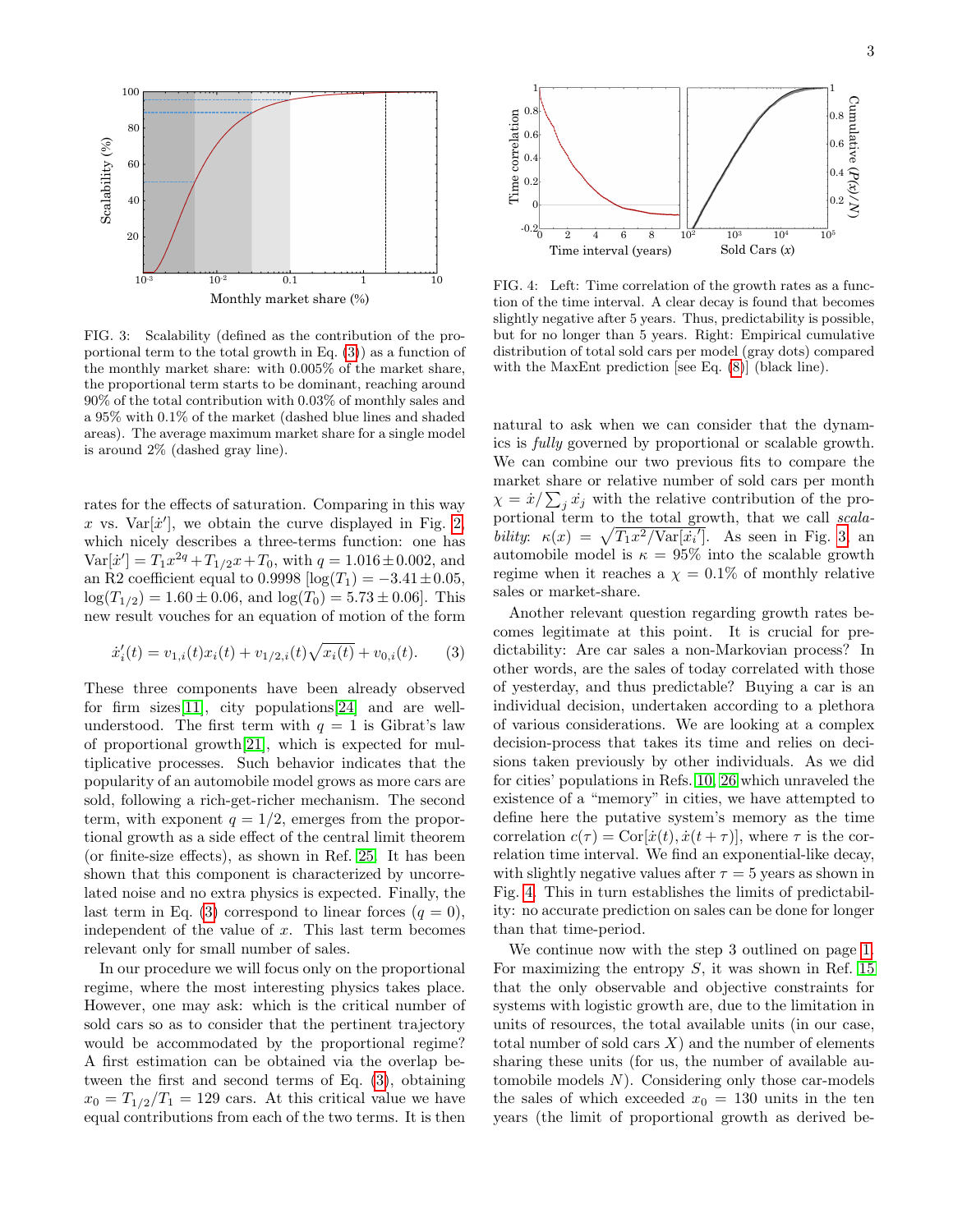fore) we have  $X = 9957537$  and  $N = 3084$ . Following Refs. [11,](#page-4-9) [23](#page-4-17)[–25,](#page-4-18) we write our thermodynamic potential as:

<span id="page-3-1"></span>
$$
\Omega = -TS - \mu N + \Lambda X \tag{4}
$$

where T,  $\mu$ , and  $\Lambda$  are the concomitant Lagrange multipliers for the general variational problem of the thermodynamic potential  $\Omega(S, N, X)$ . For a general equation of motion with arbitrary  $q$ , we assume that an underlying probability density  $p(u)$  governs our process, where  $u = \log_q(x/x_0)$ ,  $N = \int_0^\infty du p(u)$  and  $X =$  $\int_0^\infty du p(u) \exp_q(u)$ . We explicitly cast the MaxEnt problem as a p−variational one:

0 = δpΩ = δ<sup>p</sup> Z <sup>∞</sup> 0 dup(u) T log[p(u)/N] − µ − Λ exp<sup>q</sup> (u) (5)

where  $\delta_p$  represent variations with respect to  $p(u)$ . We find the solution  $p(u) = zN \exp[-\Lambda^* \exp_q(u)]$  which in terms of the variable  $x$  is a power law with exponential cut-off:

$$
p(x) = zN \frac{\exp(-\Lambda^* x/x_0)}{x^q},\tag{6}
$$

where  $\Lambda^* = \Lambda/T$  and  $z = \exp(\mu/T)$ . The first constraint normalizes  $p(u)$  to the number of car models N, and the second to the total car sales, yielding the equations of state:

$$
z = \left(x_0 \Lambda^*\right)^{1-q} / \Gamma(1-q, \Lambda^*),\tag{7a}
$$

$$
x_0 N/X = \Lambda^* \Gamma(1-q, \Lambda^*) / \Gamma(2-q, \Lambda^*). \tag{7b}
$$

The cumulative distribution can be written as

<span id="page-3-0"></span>
$$
P(x)/N = 1 - \frac{\Gamma(1-q, \Lambda^* x/x_0)}{\Gamma(1-q, \Lambda^*)}.
$$
 (8)

Passing now to step 4 of page 1, we show in Fig. [4](#page-2-2) the comparison of the MaxEnt prediction with the empirical cumulative distribution of total car sales. We have considered only sizes larger than  $x_0 = 130$  and fit Eq. [\(8\)](#page-3-0) via  $\log(x_0)$ , q, and  $\log(\Lambda^*)$  (logarithms are used for numerical stability). We find a remarkable fit with  $\log(x_0) = 4.884 \pm 0.001$ ,  $q = 1.048 \pm 0.001$ , and  $log(\Lambda^*) = -4.560 \pm 0.003$ . Our R2 value is 0.99993 —the relative difference with the empirical values  $log(130)$ , 1, and  $-4.8712$  (taken from the values of q, X and N) are 0.3%, 5%, and 8.8%, respectively. Thus, we can safely claim that the dynamics of car sales are very close to equilibrium and the distribution of total sales obeys the Maximum Entropy Principle for scale-free systems.

We finally proceed to step 5 on page [2](#page-1-2) by defining the equations needed for performing microscopic simulations of the empiric system. For writing these equations, we need the following considerations:



<span id="page-3-3"></span>FIG. 5: Left:  $\Lambda^*$  as measured from the equilibrium distribution versus the value of  $\Lambda/T_1$  used in the simulations. Each dot is an independent realization using the range of values for  $\Lambda$  and  $T_n$  described in the text. Colors represent realizations with the same value of  $\Delta t$ .

1. Geometric Brownian walkers are known to obey Gibrat's law and reproduce states of dynamical equilibrium following entropic laws. However, Brownian walkers are Markovian. We will use instead a Langeving-like equation with a viscous term[\[27,](#page-5-0) [28\]](#page-5-1), which is known to reproduce time correlations with exponential decay.

2. The constraints in the thermodynamic potential of Eq. [\(4\)](#page-3-1) are introduced as forces in the Langevin equation, in analogy to what is done in molecular simulations.

3. In addition to the proportional growth  $q = 1$ , the model should include linear forces  $(q = 0)$  and finite size fluctuations  $(q = 1/2)$ . We include them as independent thermal baths with no inertia.

4. The number of sold cars can grow, but does not decrease (un-selling cars is not allowed). Thus, a Maxwell demon[\[28\]](#page-5-1) is introduced to select only positive values from the fluctuations;

After these considerations, we write the full set of microscopic equations as:

<span id="page-3-2"></span>
$$
\dot{v}_{1,i}(t) = \eta_i(t) - \Lambda x_i(t) - \gamma v_{1,i}(t),
$$
\n
$$
\dot{x}_i(t) = v_{1,i}(t)x_i(t) + v_{1/2,i}(t)\sqrt{x_i(t)} + v_{0,i}(t) \vee 0,
$$
\n(9)

where  $\gamma$  is the dumping or viscosity which controls the inertia, and the thermal bath obeys  $\langle \eta_i(t) \eta_j(t') \rangle =$  $2T_{\eta}\gamma \delta_{ij}\delta(t-t')$  with  $T_{\eta}$  defining its temperature. The other two sources of noise are described as White Noise with  $\langle v_{1/2,i}(t)v_{1/2,j}(t') \rangle = 2T_{1/2}/\Delta t \, \delta_{ij} \delta(t - t')$ , and  $\langle v_{0,i}(t)v_{0,j}(t')\rangle = 2T_0/\Delta t \, \delta_{ij}\delta(t-t')$  with  $T_{1/2}$ , and  $T_0$ their respective temperatures. Here,  $\delta$  is the Dirac's Delta and  $\Delta t$  is the discretized interval of time used to numerically solve our equations. Finally, the symbol ∨ indicates choosing the maximum between the quantity on the left and on the right, preventing negative values of the growth  $\dot{x_i}$ .

Since our aim is to prove that the entropic procedure properly predicts the equilibrium distribution in the proportional regime, we have reduced Eqs. [\(9\)](#page-3-2) for the sake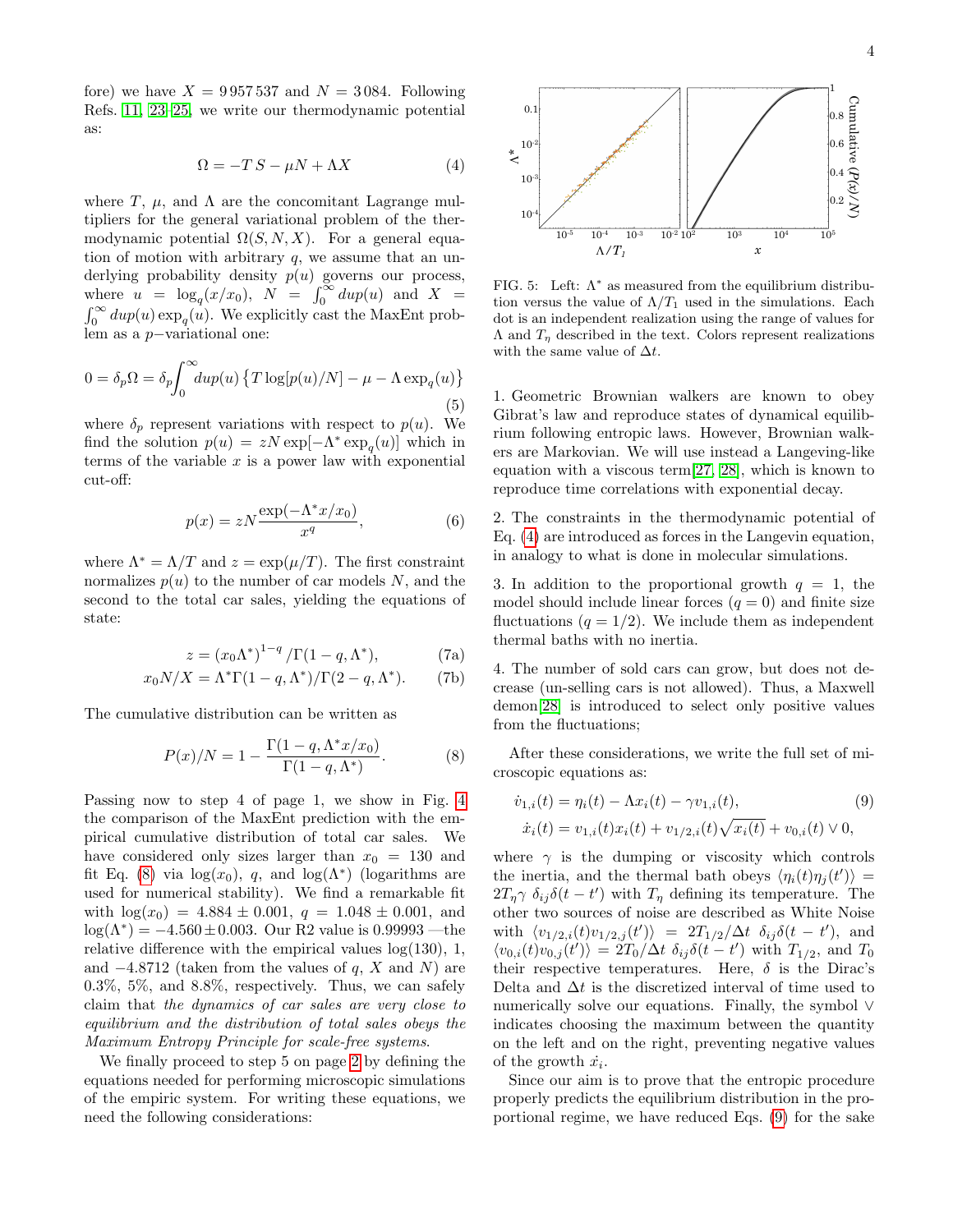of simplicity by removing the finite size term  $q = 1/2$  (as done in Ref. [11\)](#page-4-9) and considering over-dumping dynamics by setting  $\gamma = 1/\Delta t$ . (For the interested reader, a full exhaustive exercise solving and exploring Eqs. [\(9\)](#page-3-2) will be published elsewhere.)

We have solved the simplified version of Eqs. [\(9\)](#page-3-2) for the range of values  $0.1 \leq T_\eta \leq 500$  and  $10^{-4} \leq \Lambda \leq 0.5$  with  $N = 3000, T_0 = 100,$  and intervals of times in a range of  $10^{-3}$  ≤  $\Delta t$  ≤  $10^{-2}$ , starting at an initial configuration where every walker has  $x(0) = 1$ . Eventually, the growth rate of the walker becomes zero due to the force induced by the  $\Lambda$  term, reaching saturation. So as to keep the number of active walkers constant, we add a new one at  $x = 1$  every time an older walker saturates. After some time-intervals have elapsed, the system reaches a thermodynamical equilibrium.

We study the scalable growth by selecting only walkers with values  $x_i(t) > 100$  and measuring the effective temperature as the variance of the growth rates  $T_1 = \text{Var}[{\dot{x}}/x]$  at equilibrium. We find that the system's temperature and that of the thermal bath obey  $\log(T_1) = (0.52 \pm 0.06) + (0.65 \pm 0.02) \log(T_\eta)$ . The equilibrium distribution  $p(x)dx$  fits the form of the MaxEnt prediction in Eq. [\(8\)](#page-3-0): when fitting via q and  $\Lambda^*$ , we find  $q = 1.01 \pm 0.01$  and  $\log(\Lambda^*) = (3.0 \pm 0.2) + \log(\Lambda/T_1)$ —independently of the other parameters  $\Delta t$  and  $T_0$ , see Fig. [5—](#page-3-3) confirming the correctness of our entropic procedure. We show in Fig. [5](#page-3-3) the cumulative distribution for a simulation using the empirical temperature  $T_1 = \exp(-3.41)$  ( $T_\eta = 0.0024$ ) and  $\Lambda = 1.35 \times 10^{-5}$ , obtaining  $\Lambda^* = 0.01$ .

Summing up, we have shown that the dynamics underlying car sales corresponds to a non-Markovian logistic growth with scale symmetry, and the dynamical equilibrium obeys the maximum entropy principle. We have also found that the sales become scalable up to a 95% when a model reaches a 0.1% of the monthly market share. Numerical experiments reproduce indeed the macroscopic features of the empirical system and confirm the theoretical procedure proposed here. In view of such results, our macroscopic theoretical framework should be recommendable in any simulation of car sales that aims to be predictive. Today, the industry uses algorithms based on, for example, deep learning on time series that are very useful to fit internal correlations between every involved variable. Our approach can be used to constrain the degrees of freedom in such methods, which should further improve their efficiency. We hope that accurate forecasts will help to describe controlled evolution of the market and to reduce the economic risk inherent to profound technological transitions, such as the one that the automobile market is nowadays experiencing.

- <span id="page-4-0"></span><sup>∗</sup> Electronic address: [ahernando@sthar.com](mailto:ahernando@sthar.com)
- <span id="page-4-1"></span>[1] R. Hanna, F. Kuhnert, and H. Kiuchi, Re-inventing the wheel: Scenarios for the transformation of the automotive industry, PwC, 2015. (www.pwc.com/auto)
- <span id="page-4-2"></span>[2] H.W. Kaas, et al., Automotive revolution perspective towards 2030, Advanced Industries, McKinsey & Company, January 2016.
- <span id="page-4-3"></span>[3] M. Turner, C. Hamilton, J. Lennon, V. Lloyd, L. Zhao, and I. Roper, Commodities Comment, Macquarie Research, January 2017.
- <span id="page-4-4"></span>[4] Automotive industry crisis of 2008-10. In Wikipedia. Retrieved May 17, 2017, from en.wikipedia.org/wiki/Automotive industry crisis
- <span id="page-4-5"></span>[5] A. Pentland, Social Physics: How Good Ideas Spread-the Lessons from a New Science, Penguin Press, 2014.
- [6] J.L. McCauley. Dynamics of Markets: Econophysics and Finance. Cambridge: Cambridge University Press. 2004.
- <span id="page-4-6"></span>[7] J. Kemeny and J. L. Snell, Mathematical Models in the Social Sciences. Cambridge: MIT Press, 1978.
- <span id="page-4-7"></span>[8] E. Arcaute, E. Hatna, P. Ferguson, H. Youn, A. Johansson, M. Batty, J. Roy. Soc. Interface 12, 102 (2014).
- [9] L. Bettencourt, G. West. Nature 467, 912913 (2010).
- <span id="page-4-8"></span>[10] A. Hernando, R. Hernando, A. Plastino, E. Zambrano, J. Roy. Soc. Interface 12, 102 (2015).
- <span id="page-4-9"></span>[11] E. Zambrano, A. Hernando, A. Fernández-Bariviera, R. Hernando, A. Plastino, J. Roy. Soc. Interface 12, 112 (2015).
- <span id="page-4-10"></span>[12] J. R. Banavar, A. Maritan, and A. Rinaldo. Nature 399, 130-132 (1999).
- <span id="page-4-11"></span>[13] M. Barthelemy and A. Flammini, Phys. Rev. Lett. 100, 138702 (2008).
- <span id="page-4-12"></span>[14] M.C. González, C.A. Hidalgo, and A.L. Barabsi, Nature 453, 779782 (2008).
- <span id="page-4-13"></span>[15] A. Hernando and A. Plastino, Phys. Lett. A 377, 176 (2013).
- <span id="page-4-14"></span>[16] A.-L. Barabasi, R. Albert, Rev. Mod. Phys. 74, 47 (2002).
- <span id="page-4-15"></span>[17] J.P. Gleeson, J.A. Ward, K.P. O'Sullivan, and William T. Lee , Phys. Rev. Lett. 112, 048701 (2014).
- <span id="page-4-16"></span>[18] For detailed microdata on registrations: https://sedeapl.dgt.gob.es/WEB IEST CONSULTA (Directorate-General of Traffic, Ministry of the Interior, Spain). For comprehensive analysis: www.anfac.com (Spanish Organization of Car and Truck Builders ANFAC).
- <span id="page-4-19"></span>[19] Aggregated data can be delivered upon request from IHS Markit (https://ihsmarkit.com).
- <span id="page-4-21"></span>[20] M. Gell-Mann and C. Tsallis, Eds. Nonextensive Entropy: Interdisciplinary applications, Oxford University Press, Oxford, 2004; C. Tsallis, Introduction to Nonextensive Statistical Mechanics: Approaching a Complex World, Springer, New York, 2009.
- <span id="page-4-23"></span>[21] H. Rozenfeld, et al., Proc. Nat. Acad. Sci. 105, 18702 (2008).
- <span id="page-4-20"></span>[22] A. Hernando, A. Plastino, A.R. Plastino, Eur. Phys. J. B 85, 147 (2012)
- <span id="page-4-17"></span>[23] A. Hernando, A. Plastino, Eur. Phys. J. B 85, 293 (2012).
- <span id="page-4-22"></span>[24] A. Hernando, R. Hernando, A. Plastino, A.R. Plastino, J. R. Soc. Interface 10, 20120758 (2013).
- <span id="page-4-18"></span>[25] A. Hernando and A. Plastino, Phys. Rev. E 86, 066105 (2012).
- <span id="page-4-24"></span>[26] A. Hernando, R. Hernando, A. Plastino, J. R. Soc. Inter-